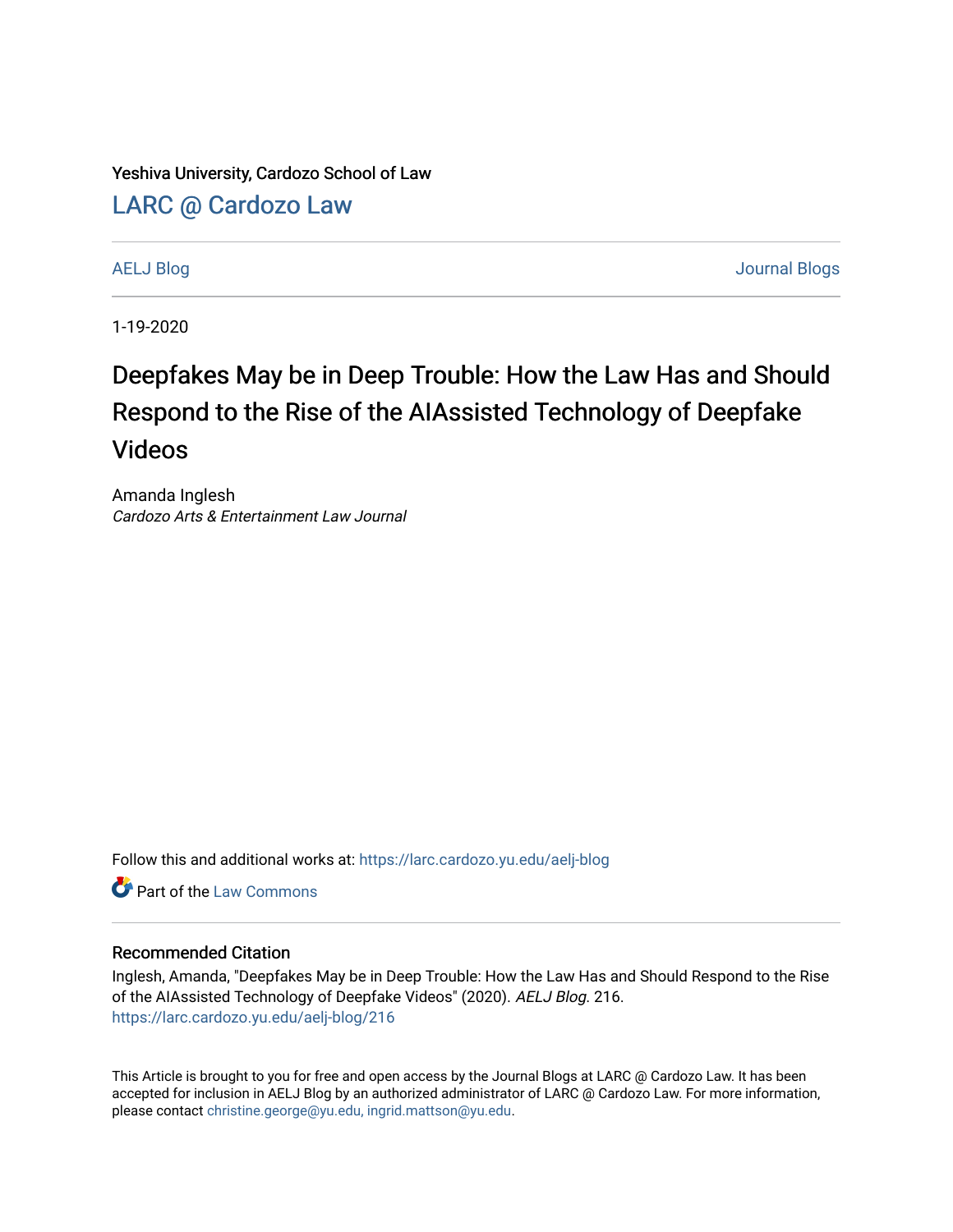## **Deepfakes May be in Deep Trouble: How the Law Has and Should Respond to the Rise of the AI-Assisted Technology of Deepfake Videos**

BY **AMANDA INGLESH**/ ON JANUARY 19, 2020



Advanced technology and the rise of social media networks have led to a vast increase in video sharing, whether it be for entertainment or news. Recent innovations in technology have also allowed people to edit videos, creating falsified or fabricated content. The popular term millennials have come to associate with this trend is "fake news." Fake news is defined as information that is invented by people or governments that are "fictions deliberately fabricated and presented as nonfiction with the intent to mislead recipients into treating fiction as fact or into doubting verifiable fact." $[1]$ 

New artificial intelligence ("AI") technology has recently been introduced to the world of "fake news," now allowing producers to superimpose human faces onto those of others and manipulate sound. As a result, content creators can make it appear as though some person is saying and doing things they have never done.<sup>[2]</sup> These are called "deepfake" videos and they have the potential to threaten our democracy.<sup>[3]</sup> Just imagine if one of these videos featured a political figure taking a bribe or declaring war. Such images could incite incredible violence between and within countries. Moreover, some agree that by the 2020 election, deepfake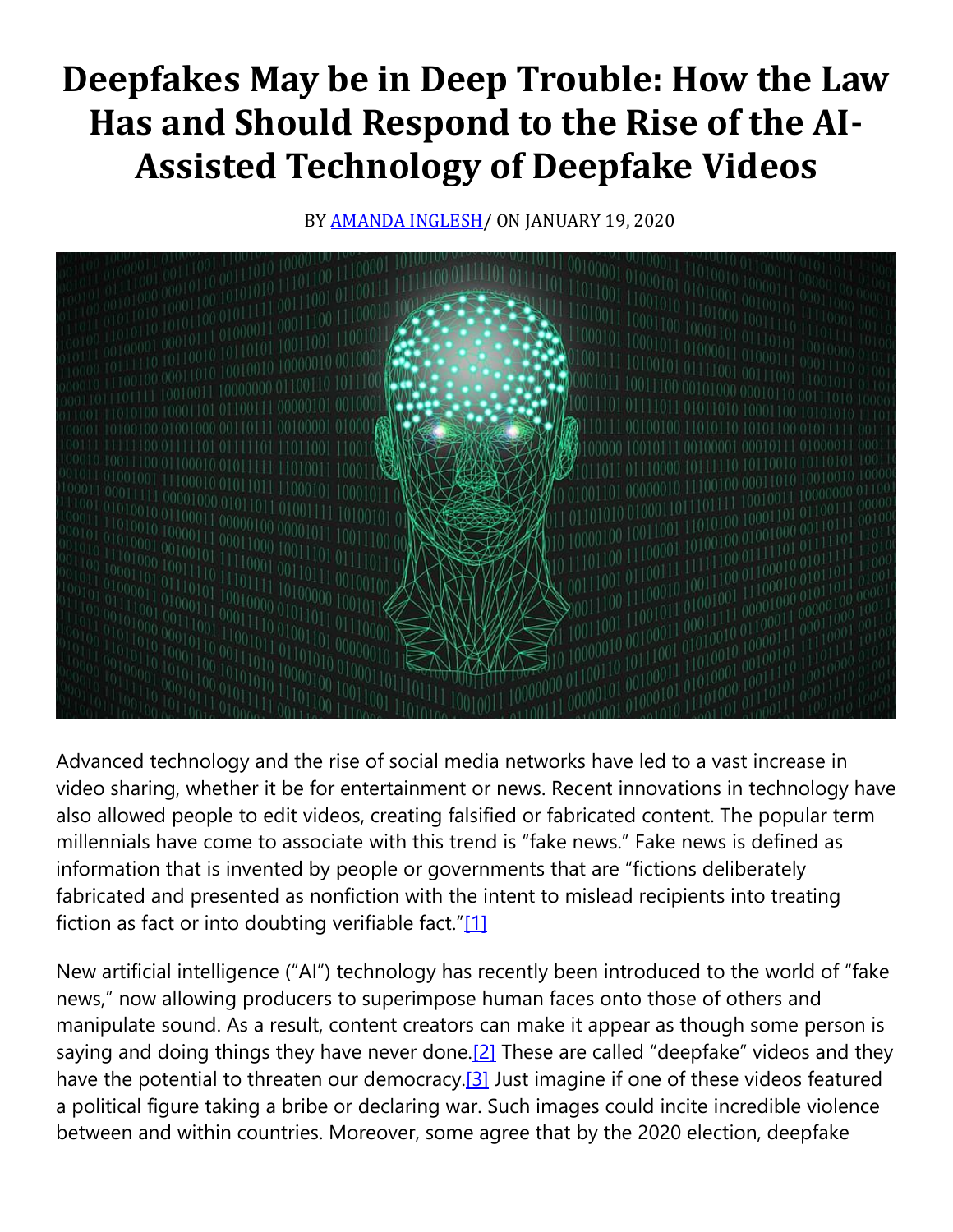videos will be more prevalent and problematic[.\[4\]](https://cardozoaelj.com/2020/01/19/deepfakes-deep-trouble/#_ftn4) Deepfakes also raise legal questions about defamation, privacy, and other IP-related issues.

In terms of privacy, pornography is a major area most affected by deepfake videos.<sup>[5]</sup> A recent trend was to create fake sex videos featuring public figures and celebrities, such as Emma Watson[.\[6\]](https://cardozoaelj.com/2020/01/19/deepfakes-deep-trouble/#_ftn6) Private individuals are also affected[.\[7\]](https://cardozoaelj.com/2020/01/19/deepfakes-deep-trouble/#_ftn7) Victims of these videos may claim defamation, which is an oral or written communication of a false statement about another that unjustly harms their reputation.<sup>[8]</sup> Sexual deepfake videos implicate false statements about a person, while placing them in offending situations. Normally, since the First Amendment of United States Constitution protects American citizens' freedom of speech,<sup>[9]</sup> any law that interferes with Americans' ability to express themselves is problematic. However, neither false speech nor obscenity are afforded First Amendment protection[.\[10\]](https://cardozoaelj.com/2020/01/19/deepfakes-deep-trouble/#_ftn10) Moreover, untrue and damaging statements may lead to claims of defamation. In most cases, the only effective target of a defamation suit would be the online platform (i.e. Facebook or Twitter). However, Congress immunized platforms from such tortious liability in 1996 with Section 230(c)(1) of the Communications Decency Act.<sup>[11]</sup> In other words, when a Facebook user shares defamatory fake news, such as a pornographic deepfake video, the one who posted the video will be treated as the publisher and not Facebook.

Section 230 includes an intellectual property exception.<sup>[12]</sup> Thus, instead of bringing a tort claim for defamation, a victim may instead claim copyright infringement of his or her photographs used to create the deepfake. However, this claim is likely to fail because the deepfake producer is making fair use of the collated copyrighted images used in the videos[.\[13\]](https://cardozoaelj.com/2020/01/19/deepfakes-deep-trouble/#_ftn13) Moreover, deepfakes are largely transformative and often not for commercial profit. Alternatively, a victim may claim a violation of his or her right of publicity. Celebrities commonly make right of publicity claims, often seeking to prevent businesses from unauthorized use of their images or identity in an advertisement[.\[14\]](https://cardozoaelj.com/2020/01/19/deepfakes-deep-trouble/#_ftn14) However, a right of publicity claim has not yet been tested in the courts concerning deepfakes and could be difficult to prove[.\[15\]](https://cardozoaelj.com/2020/01/19/deepfakes-deep-trouble/#_ftn15)

Some argue that, despite the unlikelihood of success for these claims, because there are remedies available through both tort law (i.e. defamation claims) and IP law (i.e. copyright and right of publicity claims), we don't need new laws addressing deepfake videos at all.<sup>[16]</sup> However, with the increased development of AI-technology and social media, deepfakes may only get more sophisticated and dangerous. In 2018, Congress recognized this danger and introduced the Malicious Deep Fake Prohibition Act ("MDFPA"), which would establish a new criminal offense related to the creation or distribution of fake electronic media records that appear realistic.<sup>[17]</sup> The DEEPFAKES Accountability Act ("DAA") was also introduced in 2019, requiring that watermarks be placed on all deepfakes so that people will know what is real versus fake news.<sup>[18]</sup> Unfortunately, the MDFPA expired at the end of 2018 and the DAA watermark requirement is likely to be ignored by those whose sole purpose is to weaponize a deepfake as real information.<sup>[19]</sup> Moreover, the DAA legislation broadly defines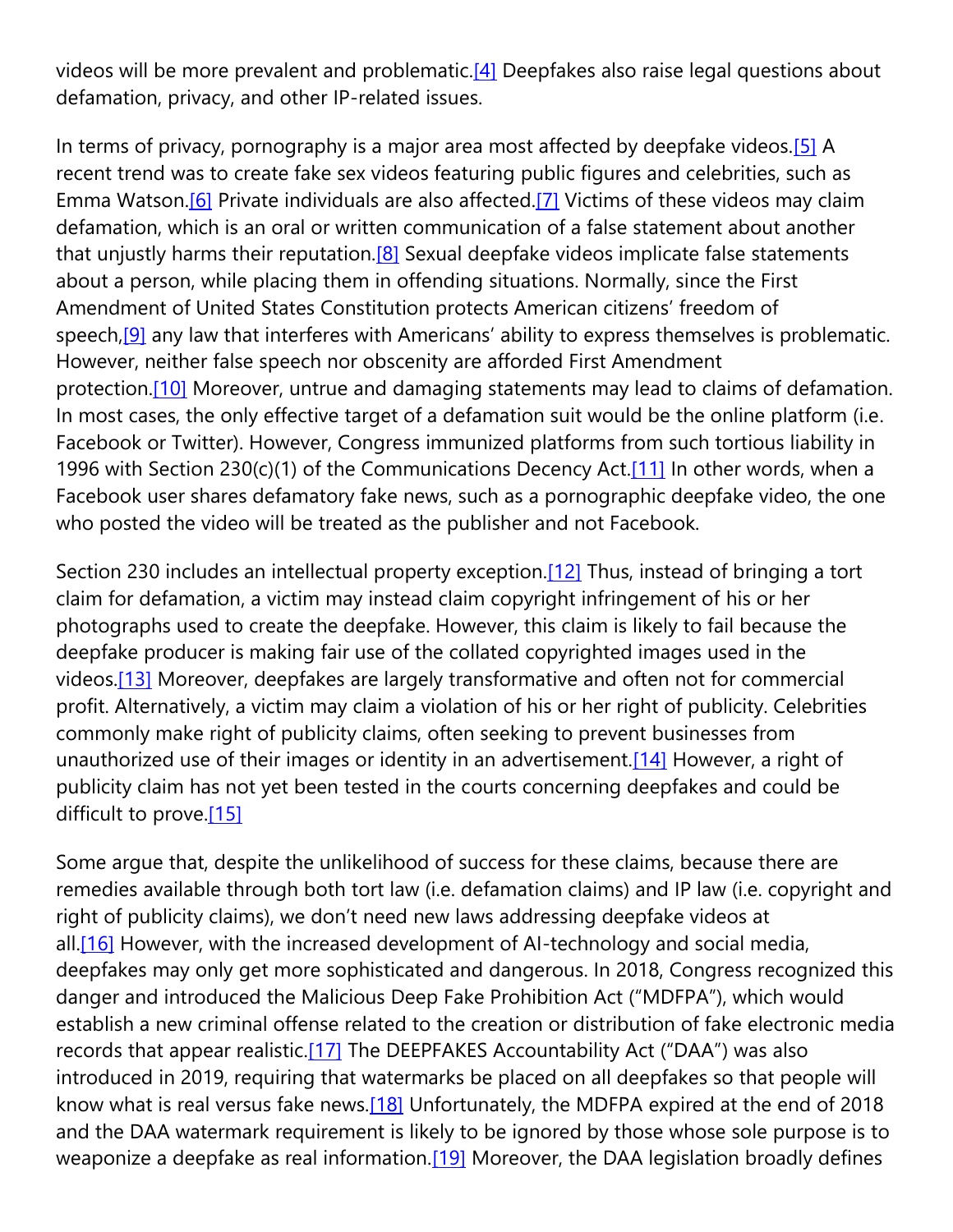"deepfake" as any AV work that "appears to authentically depict any speech or conduct of a person who did not in fact engage in such speech or conduct."[\[20\]](https://cardozoaelj.com/2020/01/19/deepfakes-deep-trouble/#_ftn20) Although federal legislation may be necessary, Congress has yet to draft a promising law that appropriately solves the issues of deepfakes.

In the meantime, California has already legislated. Effective in 2020, two new California laws will regulate the distribution of deepfakes. AB 730 prohibits the use of deepfakes to influence political campaigns within sixty days of an election, [21] while AB 602 provides that a depicted individual in a pornographic deepfake video has a cause of action against the person who creates and discloses sexually explicit material of this kind[.\[22\]](https://cardozoaelj.com/2020/01/19/deepfakes-deep-trouble/#_ftn22) For victims of deepfake videos, these California laws seem reasonable and well-tailored to the issues at hand.

Nonetheless, the biggest concern with these laws—whether state or federal—is free speech, especially political speech. The predominant purpose of the First Amendment right of free speech is to allow Americans the ability to say or publish their opinions without government interference.<sup>[23]</sup> The proposed federal bills concerning deepfakes do not exactly balance the threat of deepfakes with First Amendment interests, since one seeks to create harsher criminal liability and the other broadly defines terms that could implicate protected speech. However, California's AB 730 is more narrowly directed at the upcoming 2020 election by simply banning political deepfakes within sixty days of an election rather than implicating all political speech that is a protected opinion or a well-supported statement. The law also provides exceptions for satire and parody.<sup>[24]</sup> Therefore, content producers can express themselves with respect to the country's political climate without fear of liability.

At this point in time, there is no well-established caselaw on deepfakes. However, California is leading the way with legislation on the matter and Congress should follow suit by finding ways to narrowly tailor such laws to the purpose of protecting people from damaging, false content. We have seen behavior similar to deepfakes criminalized $[25]$  and there are some civil remedies available.<sup>[26]</sup> Alternatively, Congress could approach the issue under a narrower IPlens, addressing the ways in which deepfake technology violates individuals' IP rights. Ultimately, to think that we do not need any new laws regarding deepfakes would be deeply incorrect.

*[Amanda](https://www.linkedin.com/in/amandainglesh/) Inglesh is a second-year law student at the Benjamin N. Cardozo School of Law and a Staff Editor at the Cardozo Arts & Entertainment Law Journal. Amanda is interested in music law and copyright litigation. Amanda is also the current co-music chair on the executive board of Cardozo's Entertainment Law Society and is planning a spring event called Women in Entertainment. She has previously interned at Serling Rooks Hunter McKoy Worob & Averill LLP and volunteered at Volunteer Lawyers for the Arts.*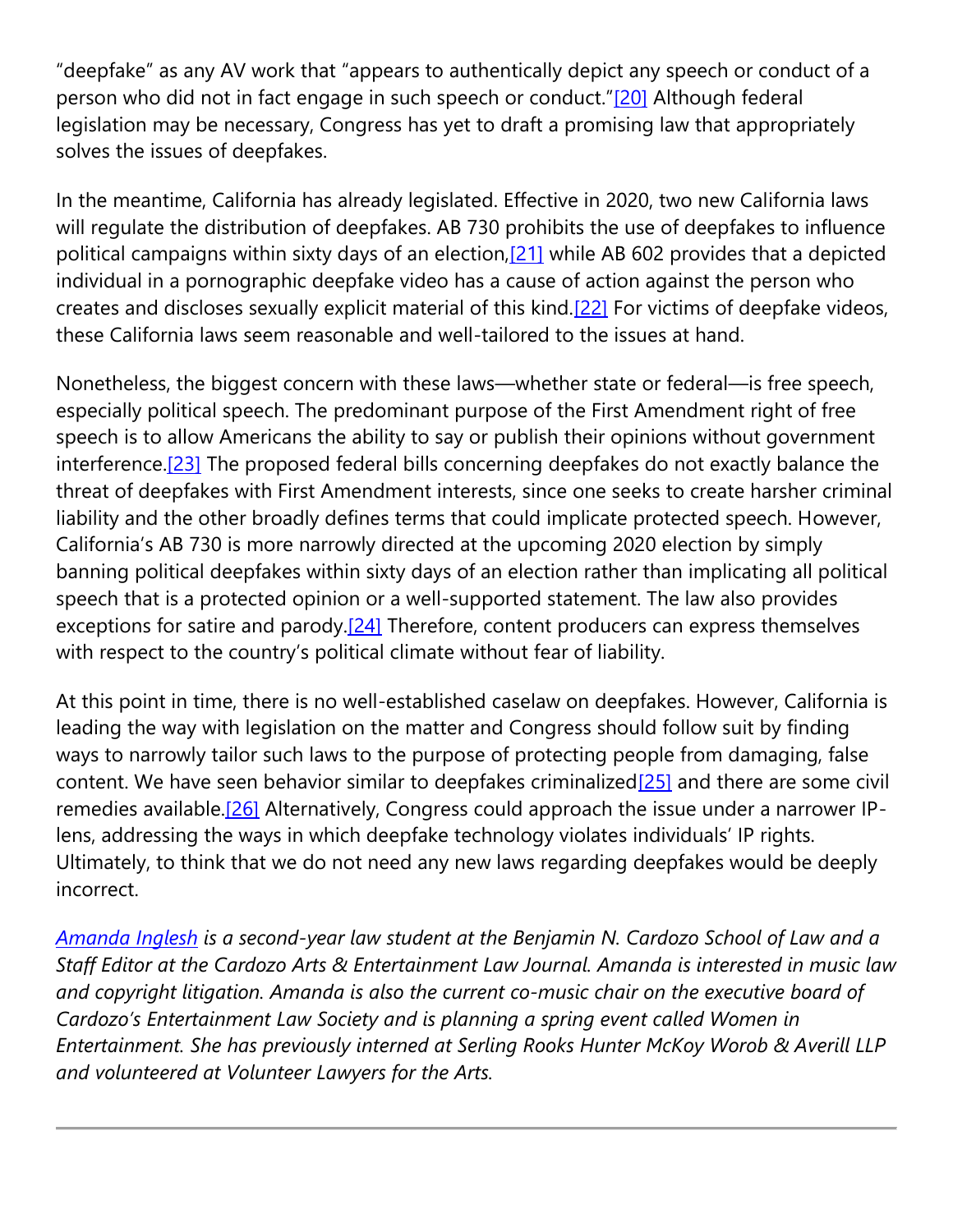[\[1\]](https://cardozoaelj.com/2020/01/19/deepfakes-deep-trouble/#_ftnref1) Eric Emanuelson, Jr., *Fake Left, Fake Right: Promoting an Informed Public in the Era of Alternative Facts*, 70 Admin. L. Rev. 209, 218 (Winter 2018).

[\[2\]](https://cardozoaelj.com/2020/01/19/deepfakes-deep-trouble/#_ftnref2) Kevin Roose, *Here Come the Fake Videos*, *Too,* N.Y TIMES (Mar. 4, 2018), https://www.nytimes.com/2018/03/04/technology/fake-videos-deepfakes.html.

[\[3\]](https://cardozoaelj.com/2020/01/19/deepfakes-deep-trouble/#_ftnref3) *See* Juan Carlos Escudero de Jesus, *Fake News and the Systemic Lie in the Marketplace of Ideas: a Judicial Problem?*, 87 Rev. Jur. U.P.R. 1394, 1406, 1415 (2018); *see also* Ishaan Tharoor, '*Fake news' and the Trumpian threat to democracy*, The Wash. Post (Feb. 7, 2018), https://www.washingtonpost.com/news/worldviews/wp/2018/02/07/fake-news-and-thetrumpian-threat-to-democracy/.

[\[4\]](https://cardozoaelj.com/2020/01/19/deepfakes-deep-trouble/#_ftnref4) *See* Holly Kathleen Hall, *Deepfake Videos: When Seeing Isn't Believing*, 27 Cath. U. J. L. & Tech. 51, 56(2018).

[\[5\]](https://cardozoaelj.com/2020/01/19/deepfakes-deep-trouble/#_ftnref5) *Id.*; *see also* Douglas Harris, *Deepfakes: False Pornography Is Here and the Law Cannot Protect You*, 17 Duke L. & Tech. Rev. 99 (2019).

[\[6\]](https://cardozoaelj.com/2020/01/19/deepfakes-deep-trouble/#_ftnref6) *See* Robert Chesney & Danielle Citron, *Deep Fakes: A Looming Crisis for National Security, Democracy and Privacy?* LAWFARE (Feb. 21, 2018), https://www.lawfareblog.com/deep-fakeslooming-crisis-national-security-democracy-and-privacy#, https://perma.cc/L6B5-DGNR.

[\[7\]](https://cardozoaelj.com/2020/01/19/deepfakes-deep-trouble/#_ftnref7) *See* Harris, *supra* note 5.

[\[8\]](https://cardozoaelj.com/2020/01/19/deepfakes-deep-trouble/#_ftnref8) *Defamation*, Merriam Webster Dictionary, https://www.merriamwebster.com/dictionary/defamation.

[\[9\]](https://cardozoaelj.com/2020/01/19/deepfakes-deep-trouble/#_ftnref9) U.S. Const. amend. I ("Congress shall make no law respecting an establishment of religion, or prohibiting the free exercise thereof; or abridging the freedom of speech, or of the press; or the right of the people peaceably to assemble, and to petition the government for a redress of grievances.").

[\[10\]](https://cardozoaelj.com/2020/01/19/deepfakes-deep-trouble/#_ftnref10) Harris, *supra* note 5 at 104.

[\[11\]](https://cardozoaelj.com/2020/01/19/deepfakes-deep-trouble/#_ftnref11) 47 U.S.C. § 230(c)(1) ("No provider or user of an interactive computer service shall be treated as the publisher or speaker of any information provided by another information content provider.").

[\[12\]](https://cardozoaelj.com/2020/01/19/deepfakes-deep-trouble/#_ftnref12) 47 U.S.C. § 230(e)(2) (Nothing in the section "shall be construed to limit or expand any law pertaining to intellectual property").

[\[13\]](https://cardozoaelj.com/2020/01/19/deepfakes-deep-trouble/#_ftnref13) Harris, *supra* note 7 at 107.